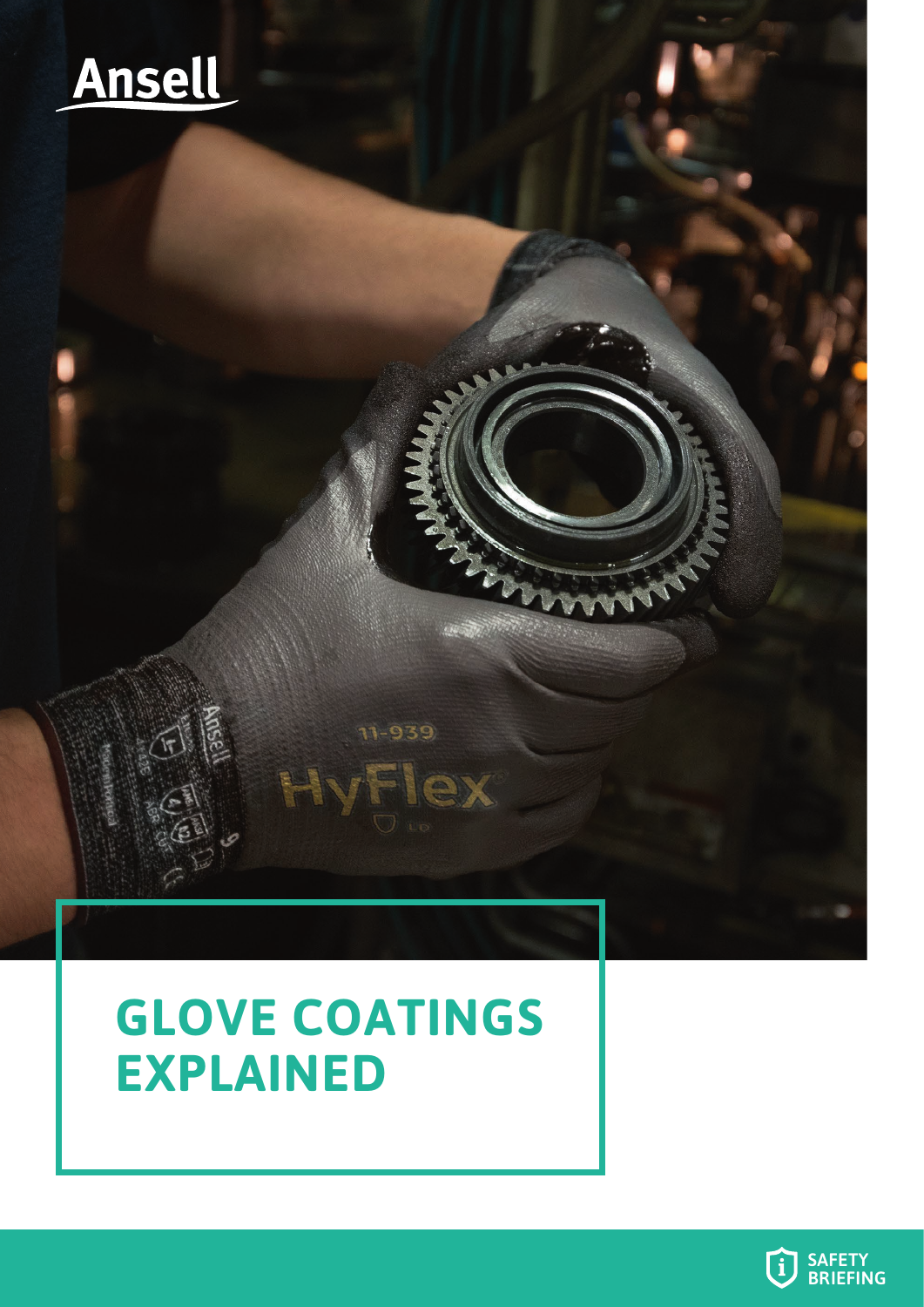## **A HELPING HAND**

**When handling sharp objects and greasy tools, workers in industrial settings need protection from oil and industrial fluids and from cuts and lacerations, without compromising the dexterity required for precise handling, or the ability to securely grip coated surfaces. Often, gloves have the tendency to become saturated with oils and greases, leading to skin exposure to harmful fluids and poor grip. In the worst situations, saturated gloves become so uncomfortable that workers remove their gloves, putting themselves at risk of injury.**

Glove coatings offer an extra layer of protection to knitted gloves protecting hands from oil exposure and from mechanical risks. Nitrile, polyurethane and natural rubber latex coatings can offer improved grip as well as abrasion and puncture resistance when compared to an uncoated glove. However, choosing a glove with the wrong amount of coating coverage can result in loss of grip and discomfort due to oil saturation or penetration which leads to premature glove disposal. Workers

**i i**

Nitrile, polyurethane and natural rubber latex coatings can offer improved grip as well as abrasion and puncture resistance when compared to an uncoated glove.

may also experience skin irritation when oil and chemicals penetrate through their gloves. However, choosing the right glove and dip coating profile can be difficult due to the number of options available and the trade-offs between comfort and performance. This necessitates a clear under-standing of the protective features of a glove and the requirements of the task at hand.



**When handling sharp objects and** 

**greasy tools workers in industrial settings need protection from oil, fluids and cuts**

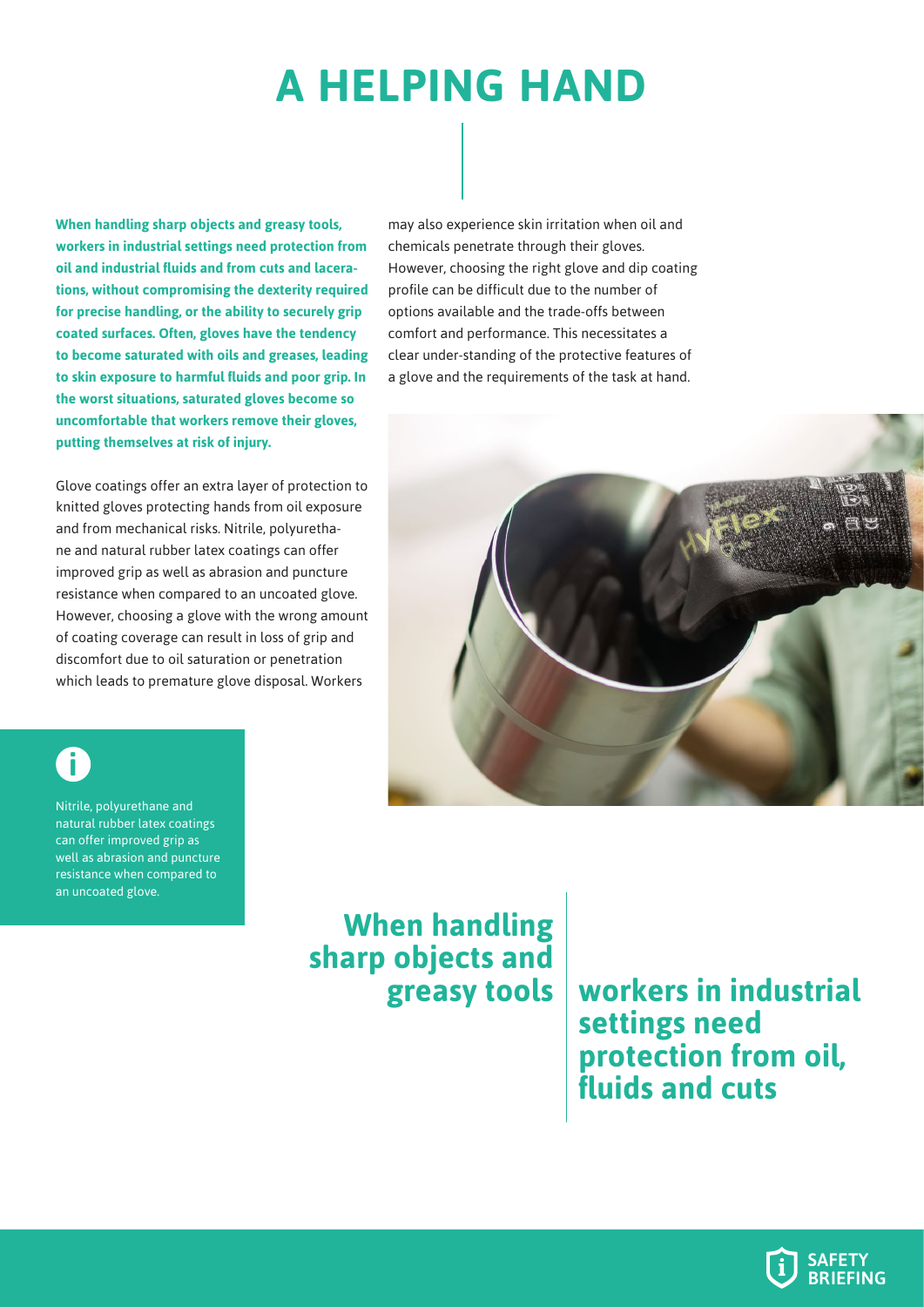### **GLOVE COATING OPTIONS**

**Gloves are commonly available with three coating types to address a wide range of application-specific needs. These provide customers with a range of protection solutions that are tailored to**  **address the risk of oil or industrial fluid exposure, and to protect areas of the hands from abrasion or snag injuries:** 



**¾ Coating**  HyFlex® 11-937 Palm, finger and knuckle coating



**Full coating**  HyFlex® 11-939 Full palm and back of hand coating

#### **FLUID PROTECTION**

Suitable for medium exposure to oil and industrial fluids and when palm and knuckle risks are present.

Suitable for heavy exposure to oil and industrial fluids and when the risk of front and back of hand exposure is present.

#### **MECHANICAL PROTECTION**

Protects palm, fingers and knuckles from abrasion and snag injuries.

Protects entire hand from abrasion and snag injuries.

#### **COMFORT**

Good breathability and comfort, suitable for limited periods of wear.

Poor breathability due to full coverage coating. Not suitable for extended periods of wear due to hands getting hot and sweaty.

Selecting the right glove dip coating for the task and risk profile benefits everyone. Workers benefit from light weight comfort and protection, avoiding the need to frequently remove and/ or replace gloves when they become saturated and uncomforta-ble. By enhancing worker comfort and safety with long lasting protection results in less wastage and a lower cost of ownership for employers, as there is less interruption to worker performan-ce when the need to remove and replace gloves which are no longer performing in the application is eliminated.